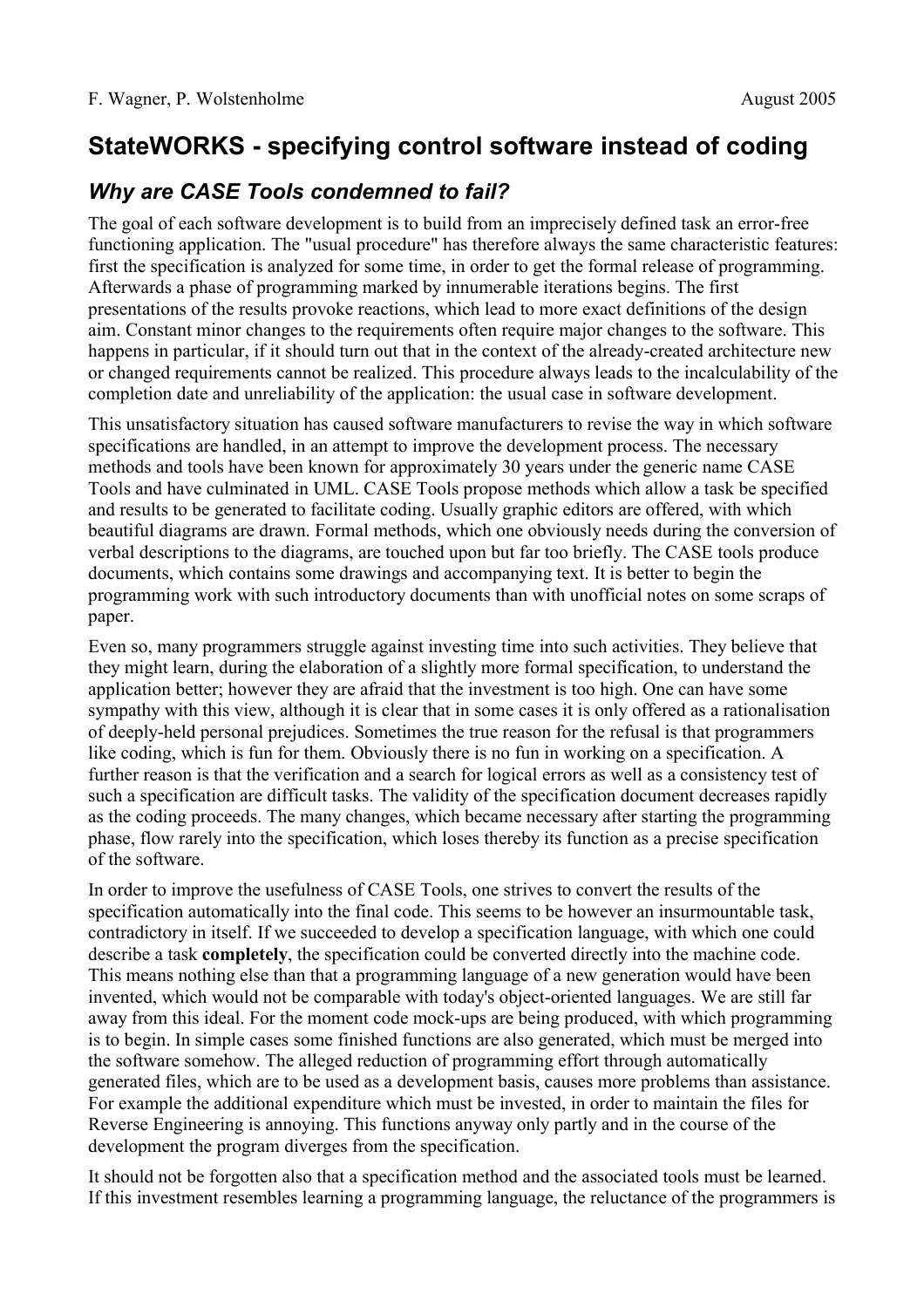to be understood, if they must master two completely different languages in order to do the one task twice over.

The sad experience of many enterprises showed that all efforts to create support with CASE Tools during the software development have supplied no convincing results. In special situations, where one made a large expenditure on CASE Tools, in particular on UML, certain results can be shown. If however one looks behind the scenes, the alleged results turn out to be some theoretical formalities, which are signs of (unfulfilled) hopes but do not reveal the reality. In everyday life it is "business as usual" and the expensive specification tools vegetate on a shelf, in order to arouse a good impression on an innocent visitor or on the managers who spent the money for them.

The essential reason for the modest results of all CASE Tools lies in the necessity to "specify" for the second time in a standard programming language the already, laboriously specified software.

## *Prerequisites for an genuinely executable specification*

The solution to the problems described above lies in creating an executable specification which does not require an intermediate code, which must be changed or completed by hand. As stated above, it seems impossible nowadays to define such a strong specification language. Hence, another way must be formulated. The other way must be based on a ready-made run time system which can **implement** a specification. The result of the specification is then no longer program code in some intermediate stage of completion, but rather data, which describe the application. The data are interpreted by the run time system.



*Figure 1 Control and Data flow in the software*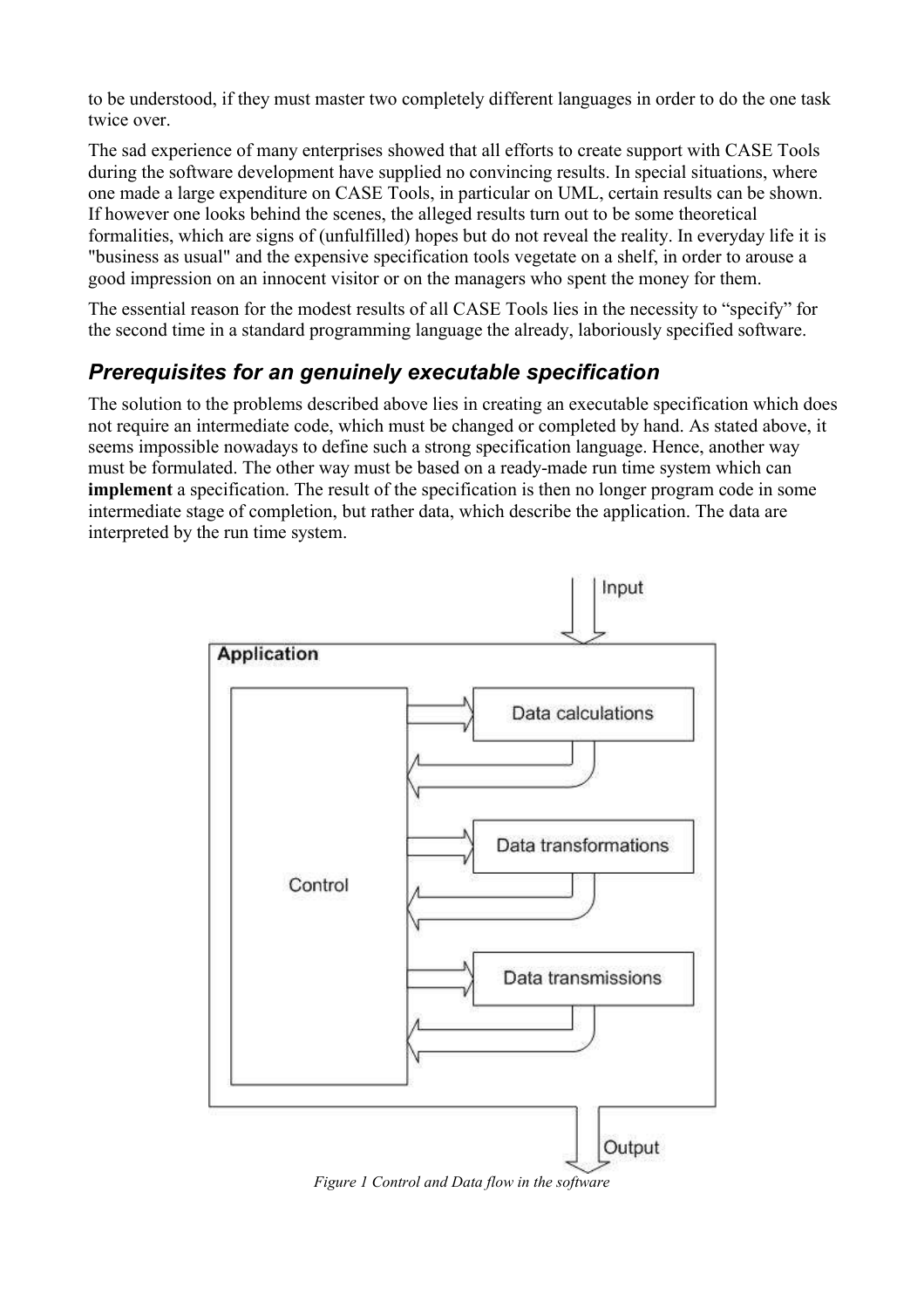A solution available today supplies: a method, specialised development tools and a run time system. The implementation of the idea is based on the Virtual finite State Machine (VFSM) concept.

Software is a sequence of activities which are triggered by externally and internally generated events. Therefore one can represent software as two separate data flows as in Figure 1, where the data flow (activities: computations, data transformation, data transmission, operator interface, etc.) is managed by the control flow. The control flow represents or directs the behaviour of the application. The VFSM method uses a finite state machine model of the sequential activities, in order to define the behaviour. A complete specification of the control flow can be only achieved, if all control-relevant information is covered. This is solved in VFSM by definition of the control values for each kind of data. In order to be able to use the control values, a positive logical algebra was defined. The StateWORKS system is the practical implementation of the VFSM method, i.e. StateWORKS is both: a development and an execution environment. In this note we do not describe the method; a reader may find that information in other publications, also on the web site www.stateworks.com. We show only by an example, how simple the development tools make it to completely specify an application. With a single state machine only small tasks can be solved. Practical applications are specified as systems of several, or perhaps very large numbers of, state machines. The VFSM method offers here a Master-Slave interface between state machines, which permits to build systems of any size that are however at all times controllable.

### *Specifying a control problem with StateWORKS*

A state machine controls equipment, process, measuring procedure, etc. within an application. The behaviour of the state machine is defined with the help of a state transition diagram; Figure 2 shows an example<sup>1</sup>.



*Figure 2 StateWORKS: Representation of a state transition diagram*

This representation is understandable and therefore often used, but it conveys only a limited part of the specification: the states, the state transitions and the state transition conditions. For a complete state presentation state transition tables are used; an example is shown in Figure 3. Additionally to the information, which is shown already in the state transition diagram, the table contains the full description of the state machine's activities: setting output values, starting timers, generating alarms, etc.

An application needs several state machines. Those state machines function not as separate control

<sup>1</sup> The diagrams and table are taken from the book "Modeling Software with Finite State Machines: A Practical Approach" to be soon published.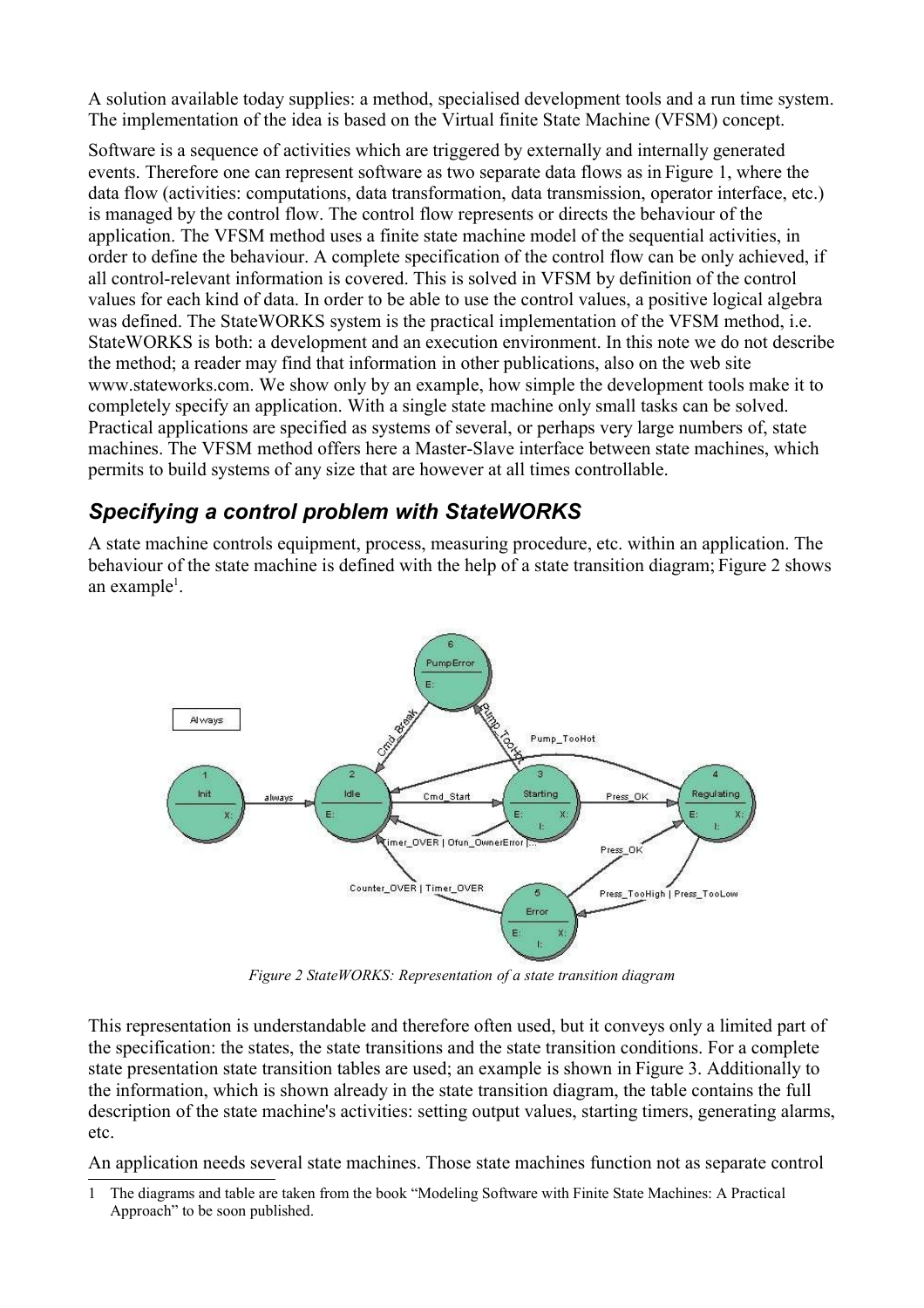units but form a coupled control system. The preferred form of such a system is a hierarchy, as is shown in the example in Figure 4. The diagram shows a Main state machine, acting as a master and three Slaves: Pressure1, Pressure2 and Device1 (whereby Pressure1 and Pressure2 are instances of the same state machine, having common behaviour specifications). Additionally the Diagram contains units, which define the interface to peripheral devices (DI8:01, DO8:01, NI4:01, NO4:01) and the application-specific output functions (OfuLimit:01, OfuLimit:02). The output functions are software interface components that permit to merge application-specific data processing modules into the StateWORKS run time system. The shown diagrams and tables are produced by StateWORKS Studio. StateWORKS Studio has editors to specify individual state machines and a system of state machines too. Beyond that StateWORKS Studio contain a simulator to test the specified application.

Several activities are initiated. Waiting for Pressure acknowledgements. Due to a Timer missing acknowledgement leads to return to the Idle state. Too hot pump leads to the PumpError state. Both erroneous situation generate corresponding alarms. Error by accessing the output function returns the state machine also to the state Idle: it does not make sense to supervise the pressure without having proper pressure limits (corresponding alarms are generated in Always table).

| Starting   | Entry action                                             | MyCmd Clear<br>SetPressure Set<br>Counter ResetStart<br>Timer ResetStart<br>Ofun CalcLimit |
|------------|----------------------------------------------------------|--------------------------------------------------------------------------------------------|
|            | eXit action                                              | Timer Stop                                                                                 |
|            | RequiredPress CHANGED                                    | Timer ResetStart                                                                           |
|            | Timer OVER                                               | Al PressureError                                                                           |
| PumpError  | Pump_TooHot                                              |                                                                                            |
| Idle       | Timer_OVER  <br>Ofun OwnerError  <br>Ofun_ParameterError |                                                                                            |
| Regulating | Press OK                                                 |                                                                                            |

*Figure 3 StateWORKS: Representation of a state transition table*

In order to arrange testing in an effective and comfortable fashion, various monitors are made available. The monitors offer all feasible functions:

- Debugging of state machines and all objects involved
- Logging of alarms
- Automation of the test runs by command files

The application is inevitably documented at each instant: all diagrams, tables, comments can be printed or exported into other documents; a complete XML representation of the specification is likewise available. These documents are always up-to-date.

And now the most important feature: with the creation of the specification the development is terminated, if the appropriate I/O interfaces are present. The results in the form of files, which contain the structure of the system and the behaviour of all state machines in the system, can be